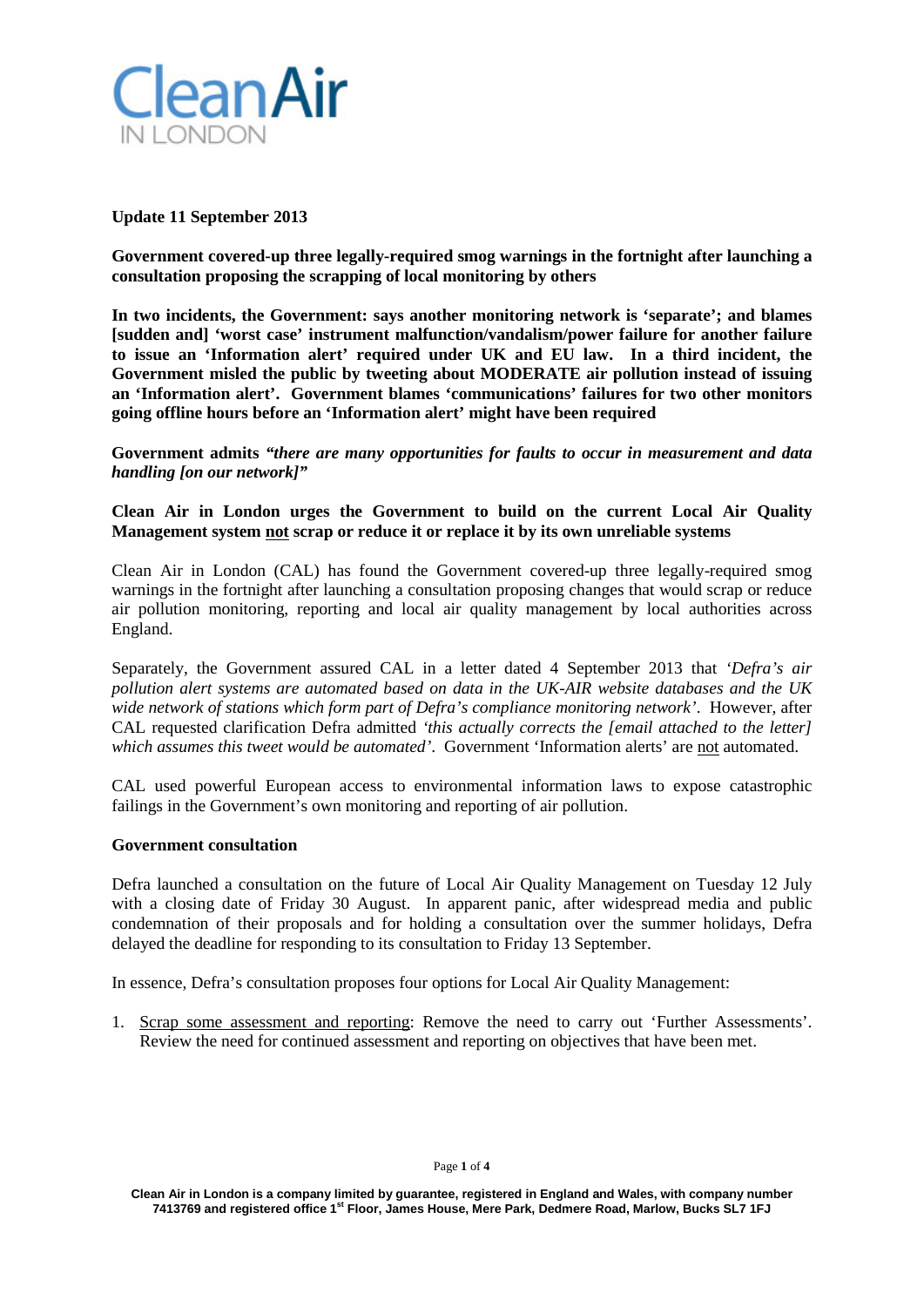

- 2. Scrap most assessment and reporting: Option 1 plus change focus from review and assessment and reduce reporting.
- 3. Scrap most local authority duties: Option 2 plus: scrap local authority duty to carry out detailed assessments or to make/amend Air Quality Management Areas; and scrap reporting requirements for local hotspots.
- 4. Scrap all local authority duties: Repeal Local Air Quality Management duties in the Environment Act along with Air Quality England Regulations. Amend regulations as in Option 3. No specific duties on local authorities to assess or report on air quality locally.

Defra says Option 3 is its preferred option. Its own Impact Assessment shows that Option 3 would result in local authorities scrapping up to 117,360 nitrogen dioxide diffusion tubes per annum plus up to 600 sites monitoring oxides of nitrogen and 200 sites monitoring dangerous airborne particles  $(PM_{10})$ .

In media comment, Defra has stated that local air quality monitoring is not a statutory duty for local authorities. However, this is totally disingenuous since local authorities are under a statutory duty to 'assess' local air quality (which requires monitoring).

# **Summer smog**

EU Directive 2008/50/EC on ambient air quality and cleaner air for Europe requires:

- where the information threshold specified in Annex XII or any of the alert thresholds laid down therein is exceeded Member States shall take the necessary steps to inform the public by means of radio, television, newspapers or the internet. The 'Information alert' threshold for ozone, the most irritant gas for humans, is a one-hour mean of 180 micrograms per cubic metre ( $\mu$ g/m<sup>3</sup>); and
- Annex XVI specifies minimum information to be supplied to the public.

'Inform' is an 'action verb' not the passive posting of a notice on a technical website.

The UK experienced two or more smog episodes in the fortnight after Defra's consultation was launched. CAL found:

- 1. two or more Government monitors had gone 'offline' in the hours before they might have triggered an 'Information alert';
- 2. Defra failed to issue an 'Information alert' when the excellent London Air Quality Network's (LAQN) monitor in Richmond – Barnes Wetlands reported average one-hour ozone of 182  $\mu$ g/m<sup>3</sup> at 1600 on Tuesday 16 July;
- 3. Defra failed to issue an 'Information alert' when the Government's Automatic Urban and Rural Monitoring Network (AURN) monitor in Canterbury recorded 190  $\mu$ g/m<sup>3</sup> and 194  $\mu$ g/m<sup>3</sup> for ozone on Monday 22 July 2013; and
- 4. Defra failed to 'inform' the public (and actively misled it by tweeting 'MODERATE') after posting an 'Information alert' on a separate air pollution website at about 1700 after its monitor in Brighton – Preston Park recorded average one-hour ozone of  $182 \text{ µg/m}^3$  at  $1600$  on  $22 \text{ July } 2013$ .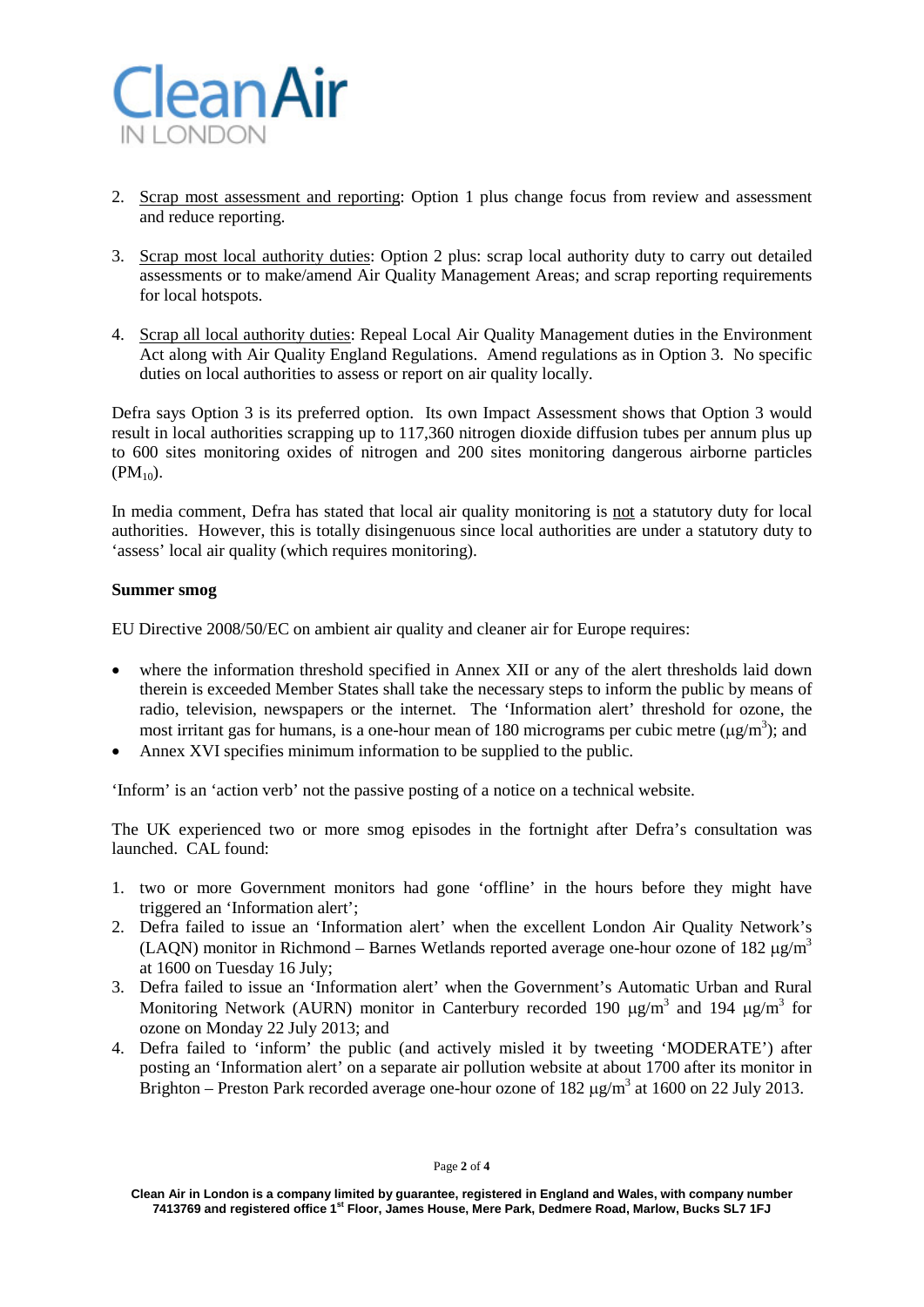

Using powerful European access to environmental information laws, CAL forced the Government to admit in a letter dated 4 September 2013:

- *"…contractors report that communications were lost* [with the monitor at Charlton Mackrell on 14th July] *and this may be linked to the high temperatures affecting the equipment although we cannot pinpoint an exact cause*."
- in respect of the Defra monitor at London Teddington [which the LAQN calls Richmond National Physical Laboratory] on 18<sup>th</sup> July "*the Code Activated Switch 'locked up' (froze with regards to accepting instructions to communicate) as sometimes happens."*
- *"The London Air Quality Network (including the London Barnes Wetlands monitoring station) is separate from the Defra network and run by King's College London on behalf of local authorities for the purpose of local air quality management. Defra's air pollution alert systems are automated based on the UK-AIR website databases and the UK wide network of stations which form part of Defra's compliance monitoring network."*
- *"In the worst case scenario, instrument malfunction/vandalism/power failure can lead to loss of data irrespective of the extent of communication attempted via telemetry (as was the case with the Canterbury data between 09:45 and 11:45 on the 22nd July)"*

After being asked for clarification later that day, Defra told CAL by email:

• *"No tweets were issued on this occasion specifically about the information threshold, though the usual automated tweets at 1pm and 5pm went out as we were measuring moderate air quality* [based on the eight-hour objective as opposed to the one-hour mean triggering an Information alert']. *You'll see that the circumstances surrounding this are explained in the [attached] email on 22nd July at 17:11 and this actually corrects the email below it which assumes this tweet would be automated."*

Defra's letter went on to say "*It is worth bearing in mind that there is a diverse range of instruments and communication methods deployed on the network. Data gathering issues occur for a variety of reasons depending on the type of communications installation deployed and instruments at the site. This means that there are many opportunities for faults to occur in measurement and data handling."*

In essence, the Government says another monitoring network is 'separate' and blames [sudden and] 'worst case' instrument malfunction/vandalism/power failure respectively for its failure to issue 'Information alerts' required under UK and EU law. In a third incident, the Government misled the public by tweeting about MODERATE air pollution instead of issuing an 'Information alert'. Government blames 'communications' failures for two other monitors going offline hours before an 'Information alert' might have been required.

The Mayor comes out of this badly too. He has refused to issue smog warnings saying they are the Government's responsibility. No-one therefore issued a warning when the 'Information alert' threshold was triggered at London – Barnes Wetlands on 16 July 2013. This is inexcusable.

#### Page **3** of **4**